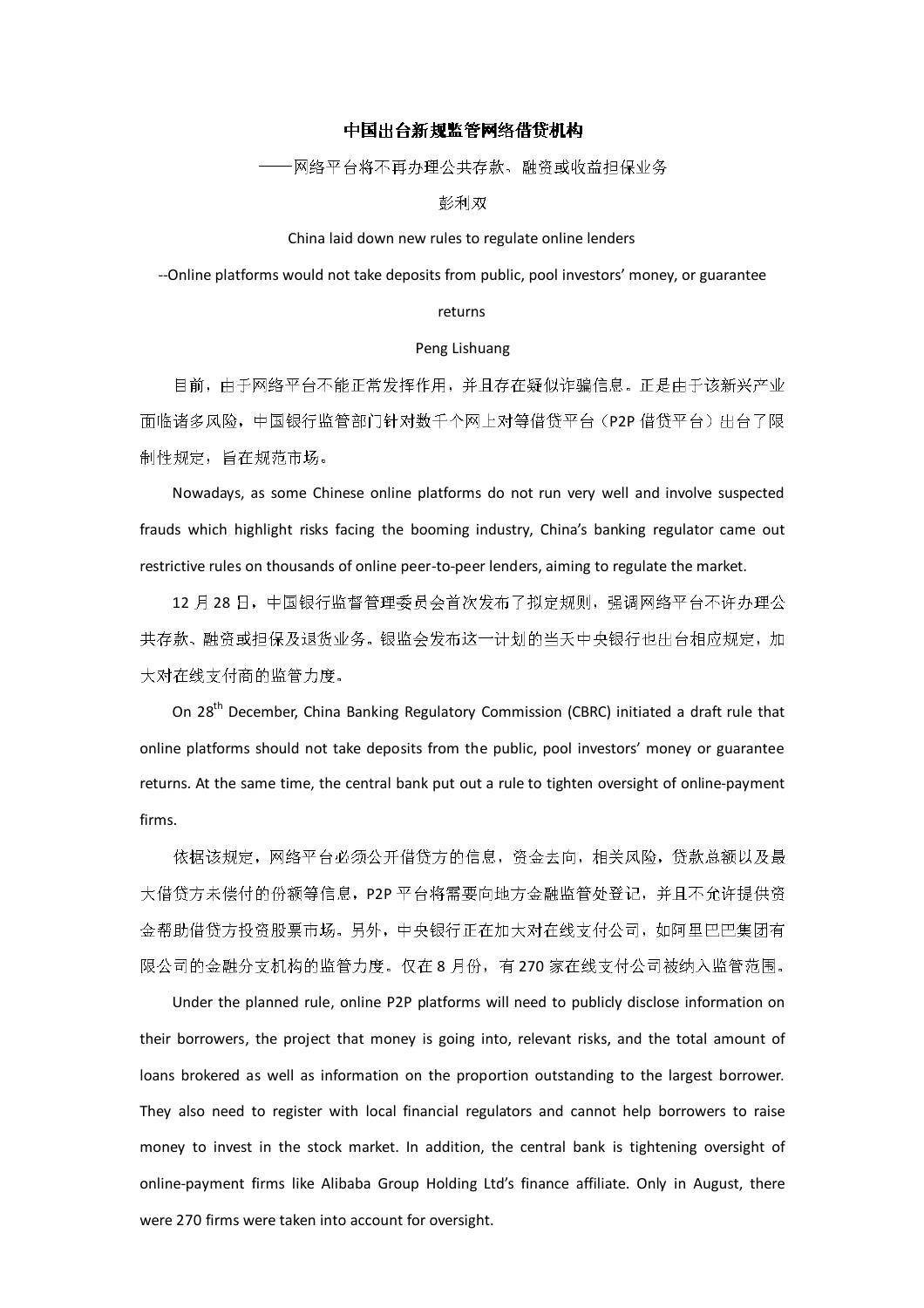银监会称,目前截至 11 月,中国拥有 2,612 个正常运营的借贷平台,而其他的 1000 个 平台均存在一定问题。许多网络平台通过发布理财产品获得收益。在银监会看来,网络平台 作为网络借贷信息中介机构,不应借自身优势筹集资金或提供贷款,因此清理了一些诸如此 类 P2P 网站。

According to CBRC, China had 2,612 online lending platforms operating normally as of November, while another 1000 still had some problems; for example some platforms enlarge and diversify their revenues by distributing wealth-management products, which should by no means be part of the role played by online platforms—intermediaries between borrowers and lenders. As a result, it ruled out some of those P2P sites.

今年 9 月, 新华社报道, 最高人民检察院表示, P2P 借贷平台的匿名性被一些不法分子 利用,导致了金融犯罪的急剧上升。为防止 E 租宝此类违规事件的再次发生,保护消费者利 益,银监会特提出该细则,并向公众征求意见,截止日期为 1 月 27 日。

According to an official of Xinhua News Agency, in September, the Supreme People's Procuratorate said many criminals exploited the anonymity of P2P lending platforms, accounting for an explosion in financial crimes. The draft rule, aimed at preventing Ezubo and similar incidents from occurring and protecting the interests of customers, is open for public comment and feedback by Jan 27.

对于银监会的新举措,业内出现了质疑的声音。麦子金服是一个总部设在上海的金融服 务集团,主要经营 P2P 网站以及其他投资平台,它表示,"这个规定太严苛了。移动互联网 金融行业需要通过理财产品等途径获得发展,这个规定的出台必将导致商业模式多样化的希 望彻底破灭。"

Questioning voice can be heard as the CBRC's approach came out. "The rule is rather strict", Shanghai-based Maizi Financial Services, which operates a P2P site and other investment platforms, said. "The industry needs to uprate themselves with wealth-management products. The clampdown is sure to completely dash the hope of adopting a diversified model in this industry."

银监会在一份独立声明中说到,"许多网上借贷机构已经不再扮演信息中介的角色,"声 称新规旨在保护消费者的利益和规范市场。该细则将于明年 7 月生效,基于安全程度,在线 支付账号将被划分为三类。拥有 5 种以上验证方式,或使用当面验证方式的消费者,可以开 通使用范围最广的一类账户,每人每年在线或移动支付数额可达 200,000 元(43,410 美元)。

The CBRC said in a separate statement that many online lenders are far from playing the role